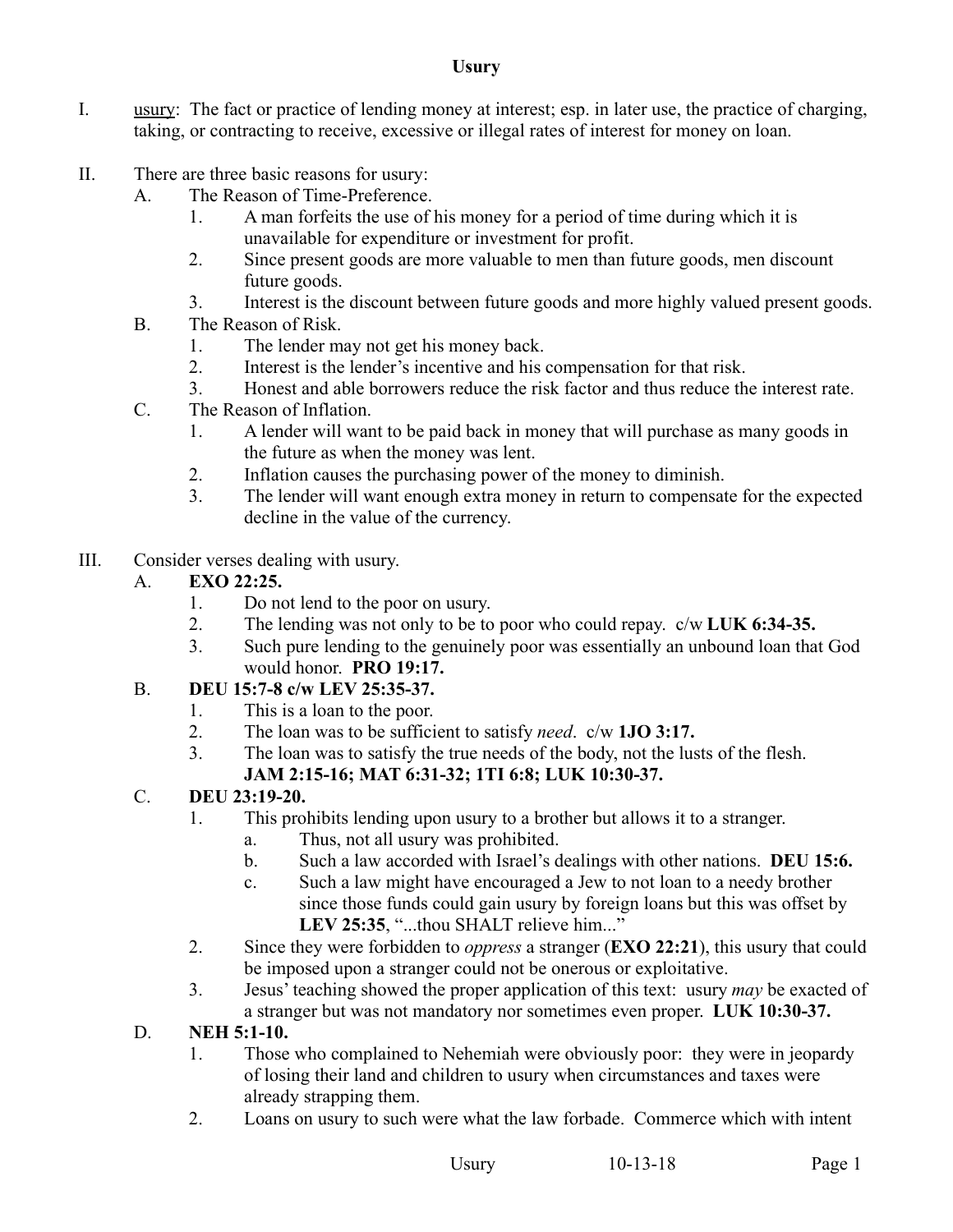*makes* the poor fail is wicked. **AMO 8:4-6.** 

- E. **PSA 15:5.**
	- 1. If this prohibits all usury, then it contradicts the law.
	- 2. God is not double-minded, condemning here what He permitted in **DEU 23:20.**

## F. **PRO 28:8.**

- 1. Consider the contrast. Increasing by usury is set in contrast to gathering for him that will pity the poor.
- 2. Treatment of the poor is the issue in this passage.

### G. **ISA 24:2.**

- 1. This passage says nothing of the ethics of usury.
- 2. If this passage condemns usury, it condemns all commerce.

### H. **JER 15:10.**

- 1. Jeremiah had neither loaned nor borrowed on usury; therefore, no one had that reason to curse him (but such is often the lot of an unpopular reprover).
- 2. Otherwise, this passage says nothing about the circumstances wherein usury may or may not be charged.

3. "Neither a borrower nor a lender be, For loan oft loses both self and friend, And borrowing dulls the edge of husbandry." (Polonius to his son Haertes, *Hamlet, Act I, Scene 3*)

## I. **EZE 18:8, 13, 17.**

- 1. Not receiving usury follows taking one's hand off the poor.
- 2. Treatment of the poor is the issue with regard to usury in this chapter.

## J. **EZE 22:12.**

- 1. Greedy gain is associated with this usury.
- 2. Just increase is normal and part of God's honor. **PRO 3:9.**

### K. **MAT 25:27; LUK 19:23.**

- 1. Jesus taught that usury and banks have their place.
- 2. Both parables also show that trade is an alternative to bank interest.

# L. **LUK 6:34-35.**

- 1. Our loans to the poor are to made without usury and with no expectation to receive back even the principal. Repayment is solely according to the will of the receiver.
- 2. These are not loans for business purposes.

#### IV. Conclusions.

- A. If it is always wrong under all circumstances to charge usury to a brother, then it is always wrong to make a profit of him.
	- 1. *Increase* as well as usury is specified in the law.
	- 2. Improperly applied, this would forbid a Christian businessman from hiring a brother since there would be no sense in hiring him if his labors did not produce a net gain (increase) for the businessman over and above what he pays a brother for his labor.
- B. It is not wrong to charge usury to a brother if the loan is for business other than necessity.
	- 1. If the brother is desperately poor and the loan is for need, **LUK 6:34-35** applies.
		- 2. Lenders should exercise discretion. **PSA 112:5.**
- V. Additional considerations.
	- A. If Biblical law respecting usury was followed, the poor would not be forced into the usury market (which drives interest rates up due to the increased risk to the lender).
	- B. **ROM 13:8** does not absolutely forbid all debt.
		- 1. debt: That which is owed or due; anything (as money, goods, or service) which one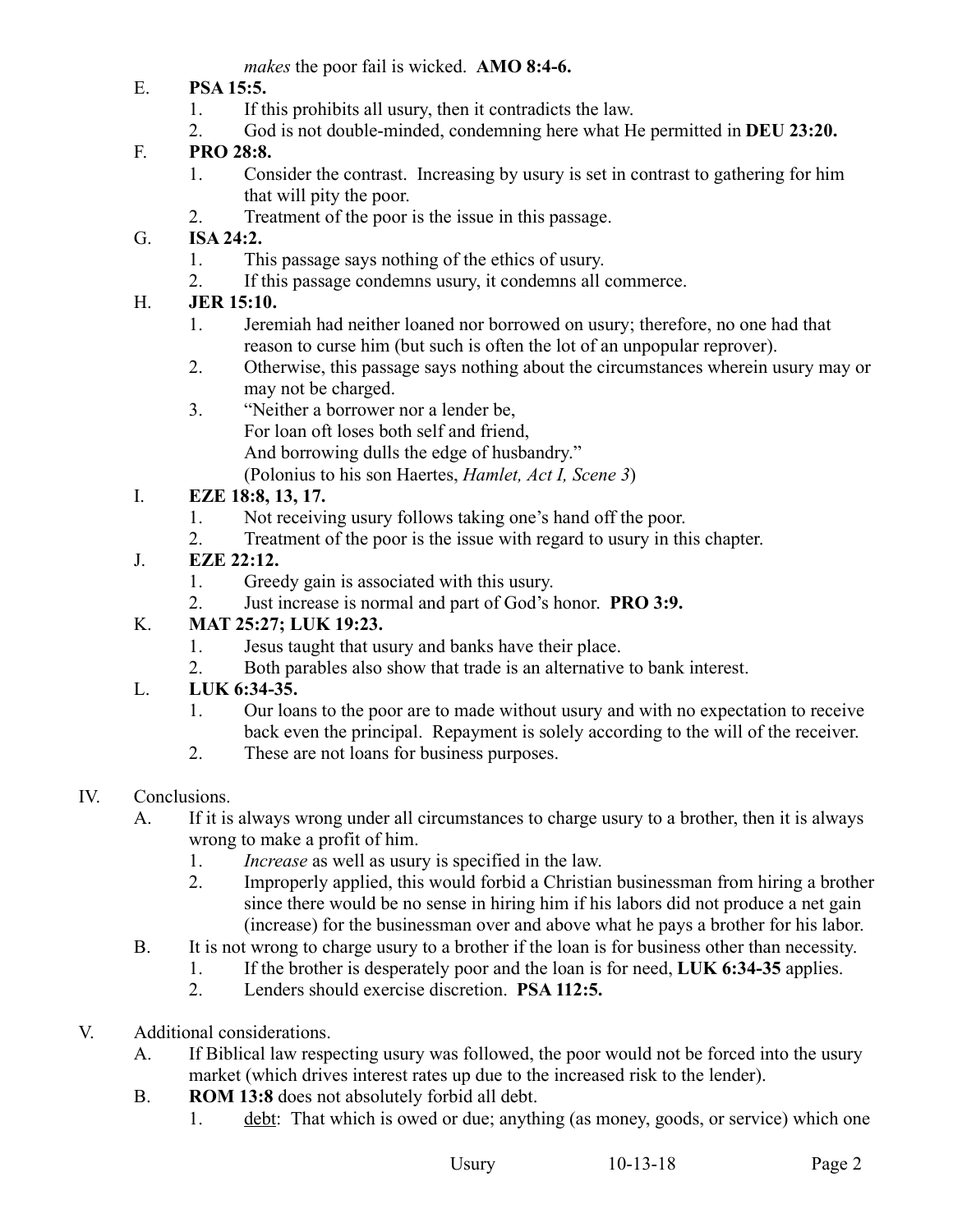person is under obligation to pay or render to another.

- 2. owe: To have to pay. To be under obligation to pay or repay (money or the like); to be indebted in, or to the amount of; to be under obligation to render (obedience, honour, allegiance, etc.).
- 3. If all debt is absolutely forbidden, then we could never hire anyone to do work because to do so is to incur a debt.

#### **LEV 19:13; DEU 24:14-15; JOB 7:2; ROM 4:4.**

- a. Until the value of the labor is recompensed to the laborer, the employer is in debt to the laborer.
- b. An employer could pay the laborer in advance for his work but then the laborer would be in debt to the employer until he performs his according labor.
- 4. If all debt is absolutely forbidden, then we could not write a check to a retailer for a a product we take home and put to use.
	- a. Until that check clears, the retailer has not been compensated; we still owe him. This is deemed a mutually acceptable arrangement.
	- b. Ironically, "paying" a retailer for his product with a credit card immediately compensates him for his product and we can immediately (or even previously) transfer funds from our bank account to the credit card company to cover our "debt" to it. We "owe" for less time than if we pay the retailer with a check. A debit card immediately transfers funds to the retailer from our own funds, not those of a credit card company.
	- c. Similar observations could be made about payment of utilities (which have been used for weeks before payment is rendered), medical or legal services, etc. Statements of account may be days or weeks in arriving.
	- d. Cash is still an option but has its own set of risks (loss, robbery). Sin (which itself is a debt) has made owing preferable to the risks of paying cash.
- 5. Scripture allows borrowing. **EXO 22:14-15; 2KI 4:3; ACT 28:30.**
	- a. Have you ever borrowed a tool, machine, etc. from someone?
	- b. Would you be offended if your neighbor charged you a reasonable fee to offset the wear, tear and depreciation on his lawnmower even though you had returned it full of fuel?
	- c. NOTE: lending is NOT the same as a charitable gift, and charity that is forced by another's will is NOT charity but extortion.
- 6. The context of **ROM 13:8** is that of paying *due* tribute, custom, fear and honor. **ROM 13:7.**
	- a. The violation occurs when due payments are not made. **PSA 37:21; PRO 3:27-28; 1TH 4:6.**
	- b. It is also a violation when one assumes debts without the ability to pay them (**PRO 22:26-27**). Distinguish between:
		- (1) promising to pay back an *unsecured* loan when you know you don't have the funds or perhaps even the intent to pay.
		- (2) promising to pay back a *secured* loan (e.g. home mortgage) where you don't now have the funds to pay it off but the lender agrees to take security of your property and receive that property as an alternative to your payments if you default on the loan.
- C. It is superior to be the lender rather than the borrower. **PRO 22:7; DEU 15:5-6; 28:43-44**.
- D. The Christian is to seek freedom. **1CO 7:21.**
- E. In one is in arrears with his creditors, he should:
	- 1. be humble and cooperative with his creditors and strive to work out a payment plan